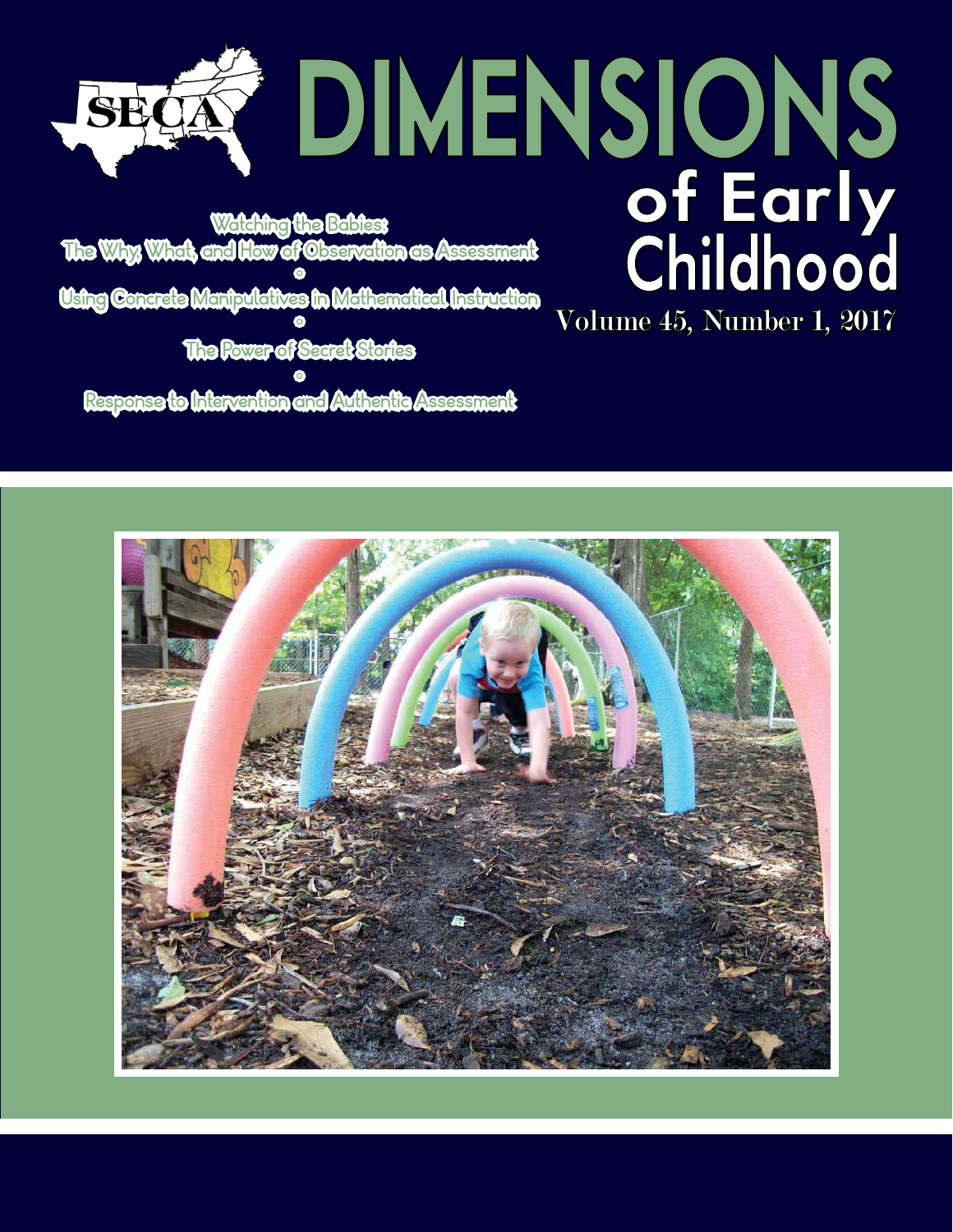# **Southern Early Childhood Association**

*Editor - Mari Cortez, Ph.D. Cover photo courtesy of Lifespan Montessori of Athens, GA* 

# *Dimensions of Early Childhood*

Copyright ©2017, Southern Early Childhood Association (SECA). Permission is not required to excerpt or make copies of articles in *Dimensions of Early Childhood* if they are distributed at no cost. Contact the Copyright Clearance Center at (978) 750-8400 or www.copyright.com for permission for academic photocopying (coursepackets, studyguides, etc.). Indexes for *Dimensions of Early Childhood* are posted on the SECA web site at www.SouthernEarlyChildhood.org. Additional copies of *Dimensions of Early Childhood* may be purchased from the SECA office by calling (800) 305-SECA. *Dimensions of Early Childhood* (ISSN1068- 6177) is SECA's journal. Third Class postage is paid at Little Rock, Arkansas. SECA does not accept responsibility for statements of facts or opinion which appear in *Dimensions of Early Childhood*.

Authors are encouraged to download a copy of SECA's manuscript guidelines at http://www.southernearlychildhood.org/become\_ member get involved.php. Submit manuscripts that are typed and double spaced with references in APA style. E-mail manuscripts for review to the editor at editor@southernearlychildhood.org.

SECA serves the interests of early childhood educators concerned with child development, including university researchers and teacher educators; early childhood, kindergarten, and primary-grade teachers; and early childhood program administrators and proprietors. The association has affiliates in 13 Southern states. Non-affiliate memberships are available to anyone living outside the 13 affiliate states. For information about joining SECA, contact the executive offices at P.O. Box 55930, Little Rock, AR 72215-5930, (800) 305-7322. Members receive a one-year subscription to *Dimensions of Early Childhood* and discounts on SECA publications and conference registration fees.

Southern Early Childhood Association 1123 S. University, Ste 255 Little Rock, AR 72204 (800) 305-7322 info@southernearlychildhood.org www.southernearlychildhood.org

# DIMENSIONS of Early Childhood

Volume 45, Number 1, 2017

# Refereed Articles

4

Watching the Babies: The Why, What, and How of Observation as Assessment in Infant and Toddler Care *Douglas D. Bell Jr.*

11

Vigilando a los Bebés: El Porqué, el Qué y el Cómo de la Observación como Evaluación de Cuidado Infantil *Douglas D. Bell Jr.*

#### 18

Using Concrete Manipulatives in Mathematical Instruction *Dr. Julie P. Jones & Margaret Tiller*

24

The Power of Secret Stories: Constructing Mental Patterns During the Reading-Writing Process

*Meredith Krisell & Shelly Counsell.*

## 30

Response to Intervention and Authentic Assessment

*Donna McCrary Ph.D., Dr. David L. Brown, Jennifer Dyer-Sennette Ph.D., & Tami Morton Ph.D.*

## **Departments**

2 President's Message *Carol Montealegre* 

3

Words From the Editor  *Dr. Mari Cortez*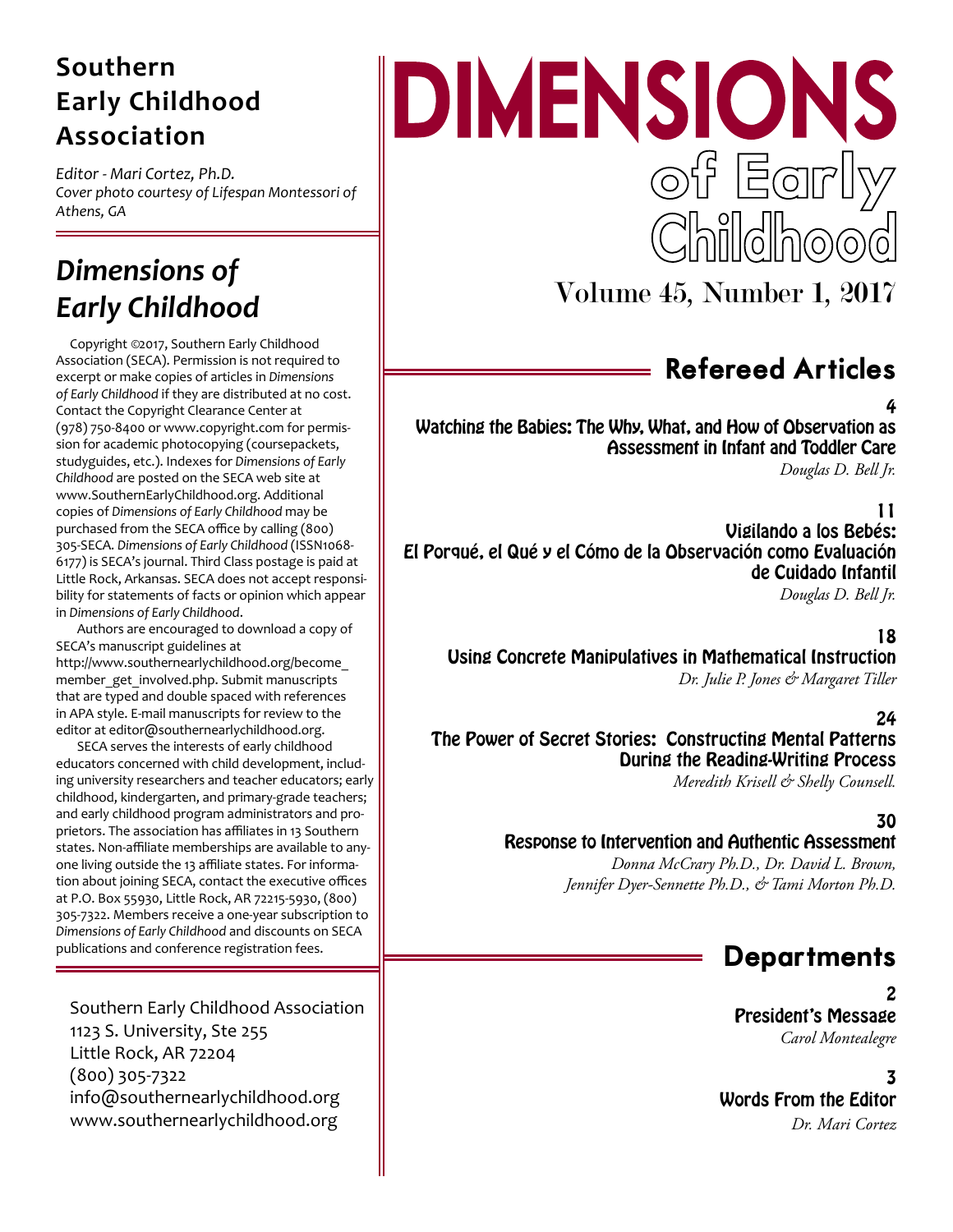# The Power of Secret Stories: Constructing Mental Patterns During the Reading-Writing Process

*Children's young brains take in information in a totally different way than adult brains. Secret Stories are a new, innovative way to teach children the grammar rules of English in a way that is tailored to their growing minds.*

Meredith Krisell & Shelly Counsell

The brain is a complex organ with an intellectual capacity that is unique to humans. As educators, we would be wise to study the brain's many attributes and how it functions to help guide, inform, and improve teaching practice. Learners' brains are particularly sensitive to certain kinds of stimuli- that is social, physical, cognitive, and emotional stimuli (Jensen, 2005). Brain development and cognition is further enhanced with continuous exposure to high quality learning activities and methods, particularly those that help children use mental patterns to make sense of their learning. Secret Stories (Garner, 2012) is a program that calls on brain research to help emerging readers make sense of the English language.

#### Brain Development and Literacy Acquisition

 Garner (2012) specified that the ongoing constructing and reconstructing of certain activities/methods is at the heart of children's knowledge progression. As the human brain grows and develops, children become very adept at using mental patterns to organize information, which enables the brain to complete higher order mental tasks and activities such as reading comprehension. Organizing data using in this way offers children the significant, pertinent, and reasonable networks needed to efficiently store and access data as needed. After all, there are no universal letter-sound relationships that apply across all languages. Hence, children must learn the letter-sound rules specific to their native languages.

#### Brain Plasticity

Sparks (2012) demonstrated that even beginning readers can comprehend and appreciate basic concepts related to brain plasticity. According to Sparks, young children's "brains are malleable and will change as they practice something" (p. 17). Helping young children to understand how their brain works encourages them to appreciate the role that mistakes (and learning to correct them) play within the learning process. Teachers can use brain exercises to relay the importance of getting ready to learn a new concept or preparing to take an assessment. Crossing the midline is one such activity that stimulates both the left and right hemispheres of the brain and as such they use both sides of the body together. Most people have one hemisphere that is more dominant than the other and it is essential that lateralization (localization of function or activity on one side of the body in preference to the other) is established. If it is not established, a person may have difficulties in various areas that include writing, reading, language development, and organization skills.

 Human brains, according to Willis (2008), are considered "plastic" in the sense that brains can "change in both growth and reduction of the nerve fibers that connect neurons to one another (dendrites) in response to learning and conscious manipulation of information or from neglect of stimulation" (p. 35). By definition, young children's brains are flexible and will alter as they learn and use new information. The need for appropriate repetition and continuous practice are key components when educating young children. Ensuring that children receive the necessary allowance of time to learn according their individual rates of development has long been a central tenet in early childhood education (as the term developmentally appropriate practice indicates) and the unchallenged assumption that adequate time is always guaranteed, cannot be taken for granted.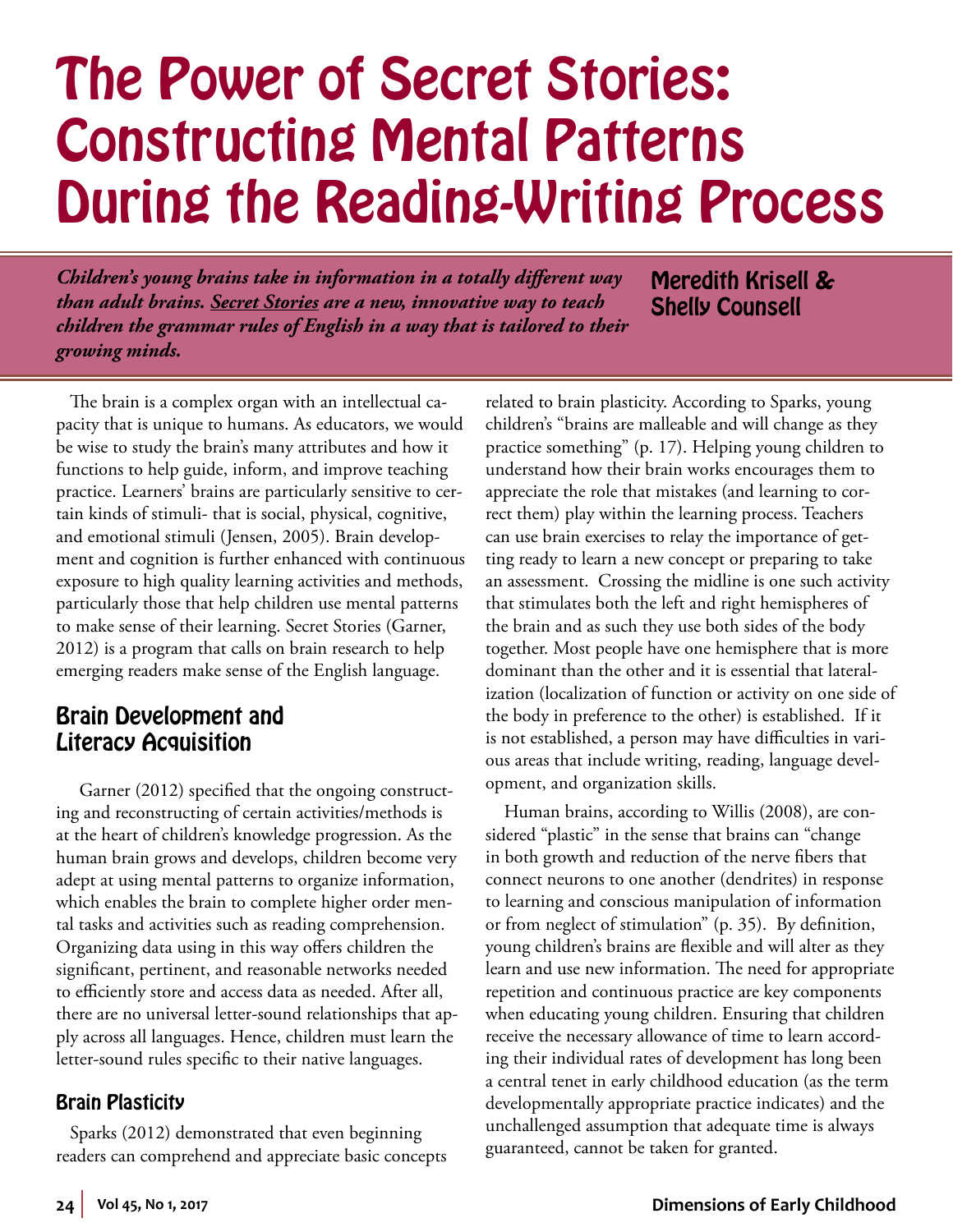

*Children learn differently than adults, and understanding how to teach them is the key to early literacy.*

Garner (2010) pointed out that traditional teaching and schooling emphasized what she refers to as "conscious learning" that is all too frequently hurried, inactive, and results in repeatedly shallow, superficial achievement (e.g., memorization of isolated facts). This alarming trend is evident in the expanse of literacyskill training. As noted by Jensen (2008), "research shows that more than 99 percent of learning occurs at the non-conscious level-visual cues, sounds, experiences, and feelings" (p. 107). Brain research confirms that teachers can bind the power of learning with instructional practice. Similarly, Garner (2010) argues that learning is painless and spontaneous when it takes place at the unconscious level. The flow of learning happens logically, irrespective of a student's academic performance rank, linguistic background, ability, talent, or level of involvement.

#### The Brain and Visual Tracking

Vision and visual processing plays a critical, influential role that directly impacts early learning and development. Frey and Fisher (2010) recognized that not all visual material is the same. As a general rule, illustrations are easier to recall and are a considerably more effective way to store and retrieve information. How exactly is visual information stored and retrieved? By understanding the neural basis of reading, teachers can better select instructional routines and cognitive strategies that promote reading and language acquisition.

On the surface, reading may seem almost mystical or overly simplistic as the reader focuses on a single written word, and the brain processes the visual letter sequence and configuration in order to supply (recall) the word's diction and meaning (Dehaene, 2009). However, a child's

recognition and recall of a single written word is quite complex.

# *Young children's brains are flexible.*

Lyons (2003) concluded that the synchronization of left-to-right movement of the eyes when following words on a page while attending to stories is a significant, essential skill children must master as they learn to read and write. Their brains are ready, eager, and capable of cultivating these competencies. In other words, the brain develops into what can best be described as a "natural pattern seeker and synthesizer" (p.22) during highly engaging cognitive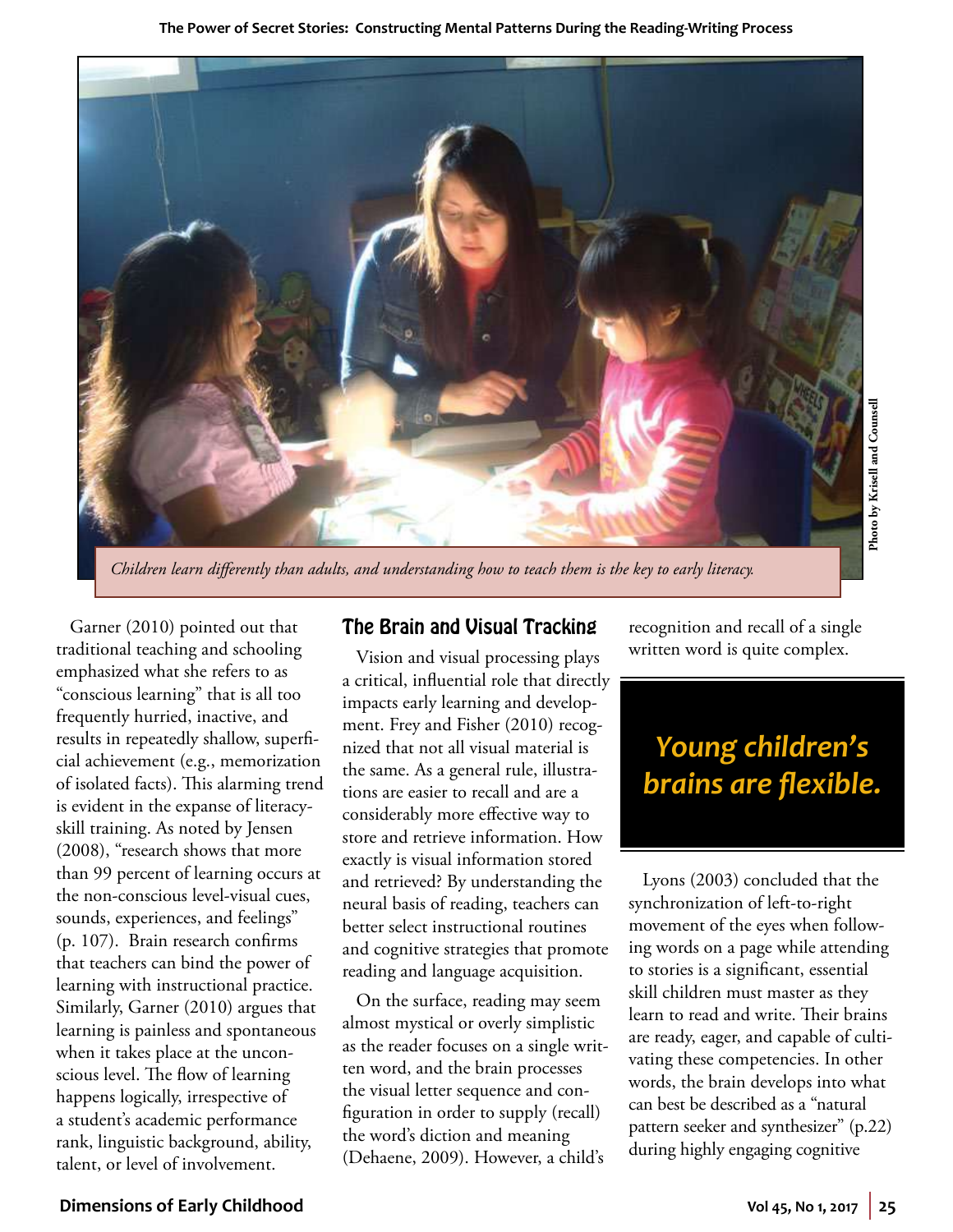processing activities like reading. As young children read, they enthusiastically hunt for patterns to classify, consolidate, manufacture data, program into memory and then reclaim what is understood.

#### Mental Imagery

 Zull (2011) described mental pictures as "electrical patterns on the surface of our brain" (p. 117). Multiple pictures in multiple combinations form meaningful patterns or schemas of understanding (organized patterns of interrelated information). The human brain is continuously constructing patterns of information based on the stimuli perceived and gathered from the immediate surroundings (Garner, 2012). As more data is collected, analyzed, and synthesized with the old data, information systems or schemas are continuously expanded, or completely new patterns of information are constructed, in an ongoing, spiraling fashion. Every time the brain constructs a new pattern, that pattern has to be successfully incorporated and integrated into the already existing system of patterns (and overall schemas of mental relationships). As the brain develops, young children become increasingly skilled in their ability to construct prolonged and intricate pattern systems.

## Secret Stories: Bridging Non-conscious and Conscious Learning with Emergent Readers

 Garner (2012) uses the construct "non-conscious" on several occasions in her book, "The Secret Stories." For Garner, non-conscious refers to how children's are unaware of (or conscious attending to) specific information as it is mentally pro-

## **Figure 1: The "Sneaky y" Secret Story Poster**



cessed. Furthermore, she noted that in order for children to successfully transfer skill-based, academic content that was consciously learned to that which can be effortlessly (nonconsciously) acquired requires a specific instructional context. This type of learning can best be described as deep learning in which students become energetic and insightful as they process information. "The Secret Stories," a method created by Katie Garner (2012), provides systematic, visual images used to help emerging readers to mentally construct lettersound relationships. Secret Stories can underscore and complement any existing reading and writing curricula and instructional practices across the elementary grade levels (PreK-5) and can even extend into the highergrade levels, if needed.

*The brain is a natural pattern-seeker.*

The Secret Stories provide effective phonics models (or cues) used by students to construct patterns of meaning (letter-sound associations) that young children must recall and apply as they read. Garner created Secret Stories to help explain the English spelling rules within meaningful, relevant contexts that young

children can easily understand. In the example of the sneaky "y" secret story, the secret is that the "y" character grew tired of always saying, "yy-y-y." The "y" discovered that other letter characters (the long vowels) could say their names, so the "y" decided to steal the superpowers from the vowels "e" and "i." The letter "y" knew "he" would not be noticed at the end of a word. As a result, the letter "y" could use these superpowers whenever needed, as in the words "mommy," "daddy," "my," and "July." If the letter "y" is at the beginning of a word, the letter "y" behaves and uses the "regular y-consonant" sound. The letter "y" does not want anyone to know that "he" is sneaky (see Figure 1).

By helping emergent readers to embed arbitrary phonemic rules into meaningful frameworks (stories that serve as pattern systems), these pattern skills emerge from the non-conscious into the conscious (accessible) schemas of knowledge and understanding. In other words, children can recall the stories when they encounter the letter patterns in their reading more easily than having to recall the decontextualized rules.

 During interactive writing activities, children in kindergarten and first grade who struggle or are considered emergent readers and writers, can employ the "sneaky y" secret story to support and guide how to spell words as they write. For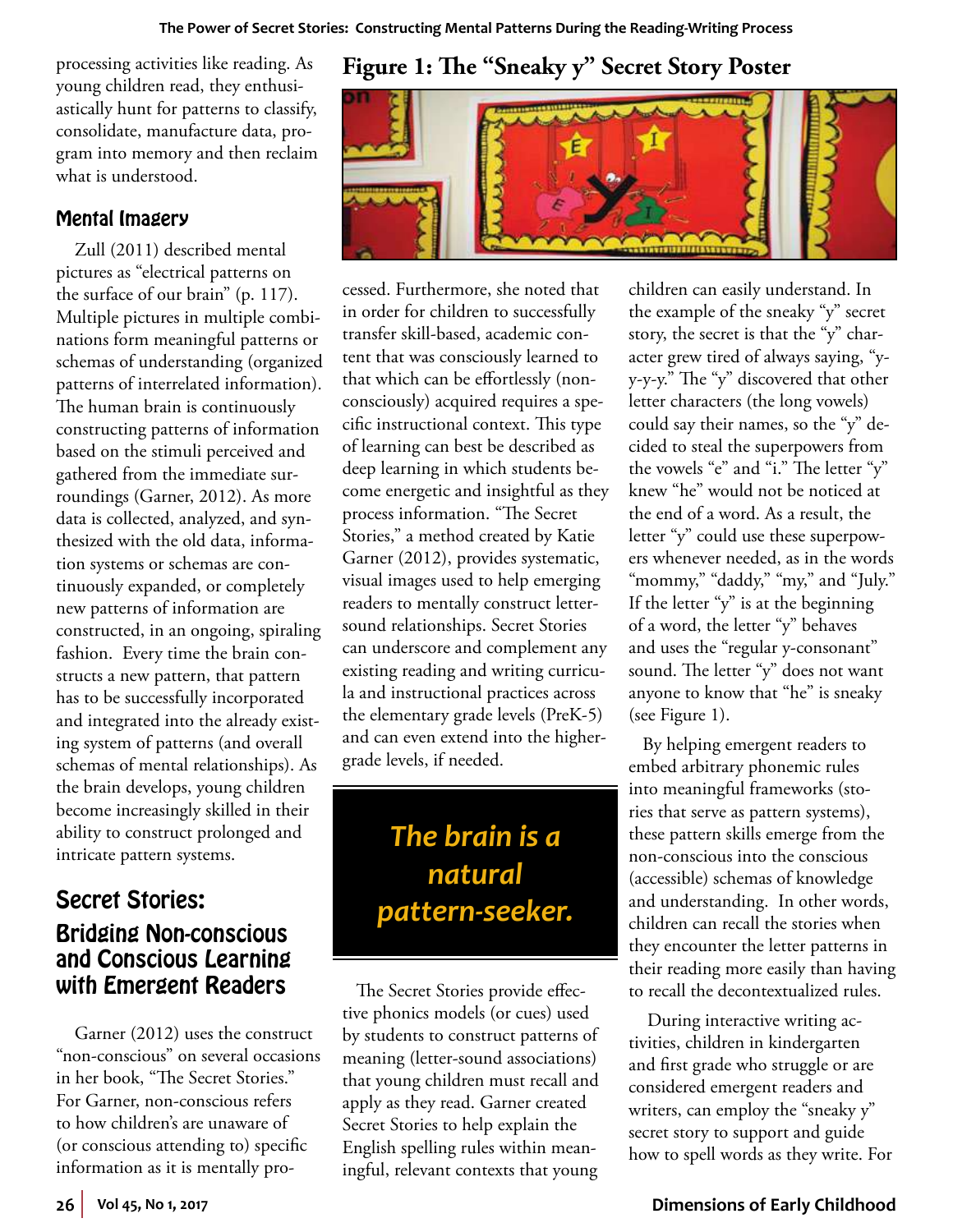#### **The Power of Secret Stories: Constructing Mental Patterns During the Reading-Writing Process**

example, a kindergarten teacher can introduce the "sneaky y" secret story to help children read, and later write about the nursery rhymes, "Humpty Dumpty" (see Figure 2). In this instance, the teacher told the "sneaky y" story and demonstrated how it was used at the end of words, like "Humpty Dumpty," according to whether the "sneaky y" chose to wear the "e" or "i" cape. Children working

in small group settings can likewise apply the "sneaky y" secret story to steal the "e" or "i" cape to use at the end of high frequency words, like the word "my" (see Figure 3).

 In the case of "th," the "t" and "h" letter characters (according to Secret Stories) do not like each other at all, yet they often appear together in written words. Whenever the "t"

## **Figures 2 & 3: "Sneaky y" Secret Story Applications During Writing Activities**



**Figure 4: The "th" Secret Story Poster**



**Dimensions of Early Childhood Volution 2018 Volution Volution Volution Volution Volution Volution Volution Volution Volution Volution Volution Volution Volution Volution Volution Volution** 

and "h" are side-by-side within a written word, the letter characters always stick their tongue out at each other (Garner, 2001), thus making the "th" sound (see Figure 4). This secret story is particularly helpful to emergent readers as well as Dual Language Learners (DLLs), who tend to pronounce the /f/ sound for the /th/ sound. During small group writing instruction, kindergarten and first grade children can apply the "th" secret story to support and guide their writing (see Figure 5). Children who tend to confuse the /f/ sound with the /th/ sound can likewise benefit from using the "th" secret story during independent writing (see Figure 6).

# *Children learn spelling better as stories than boring rules.*

 Willis (2008) found that procedures, activities, and materials (like those used with Secret Stories) can be utilized to help learners process instructional material and information in a gradual progression from external short-term working memory into stored memory as children construct mental patterns and relationships that subsequently increase their overall abilities, skills, and proficiency needed to stay focused throughout the learning process. Every time the brain constructs a new pattern, that pattern has to be successfully incorporated and integrated into the already existing system of patterns (and overall schemas of mental relationships). As the brain develops, young children become increasingly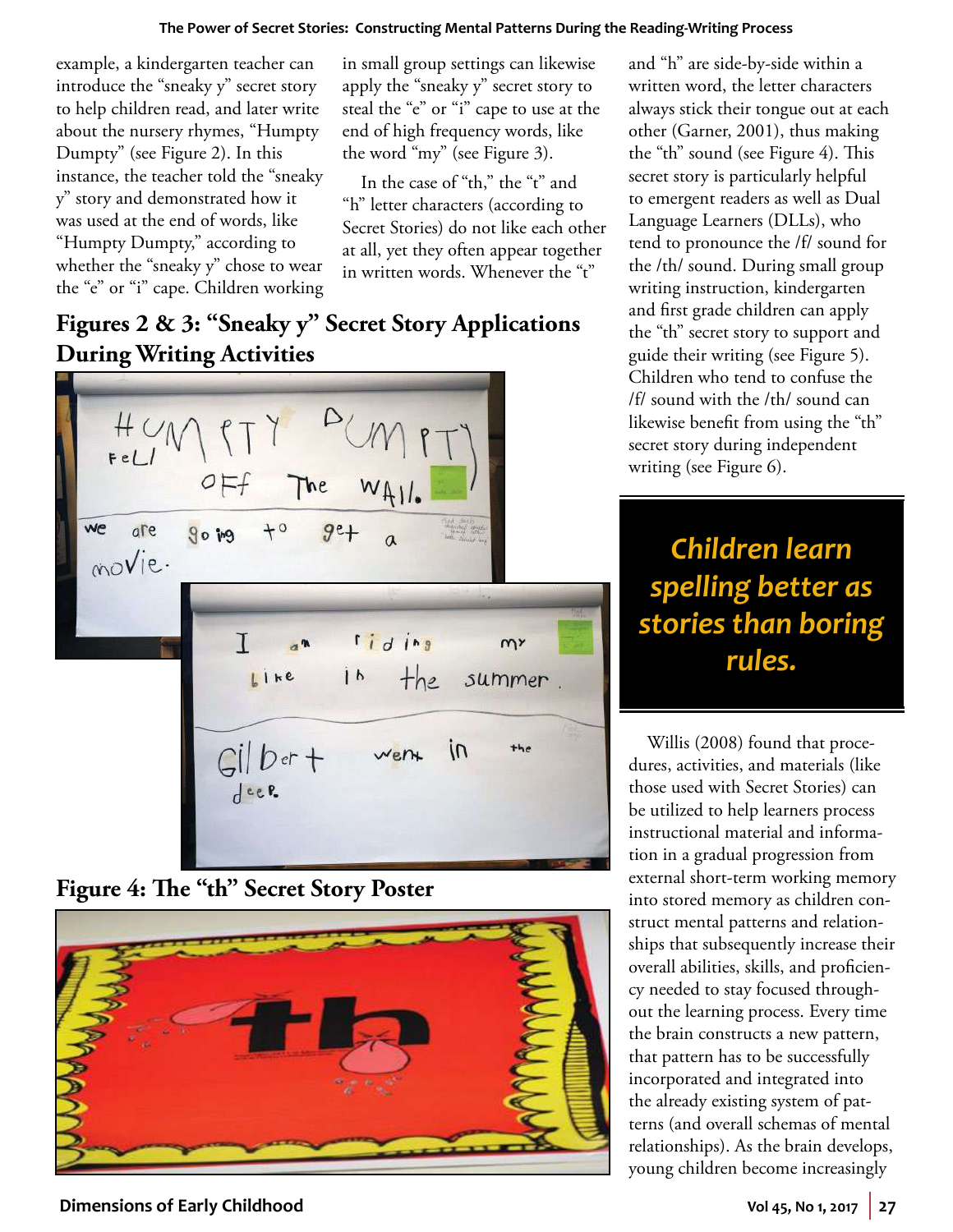skilled in their ability to construct prolonged and intricate pattern systems (Copple & Bredekamp, 2009).

#### Using Secret Stories in Meaningful Contexts

 The Secret Stories, based on Garner's experience, are "most effectively introduced when offered 'in context' of the existing daily curriculum and activities and NOT as a designated 'phonics-lesson' for the purpose of teaching isolated skills" (Garner, 2012, p. 22). In other words, phonics rules are largely meaningless when taught without a meaningful context. Secret Stories provide emergent readers with a meaningful context needed to help them construct letter-sound relationships.

 "Mommy e" is one example of a Secret Story that emergent readers can use to better understand and apply the "silent e rule" as they read and write. The "Mommy e" character tells all the vowel characters to say their name. The "Mommy e" closes her mouth and does not make a sound. Mommy "e" does her job when she is one or two letters away from the vowels, but sometimes the vowels do not hear the "Mommy e" (as in the word "have"). During independent writing, first graders can apply the "Mommy e" secret story to help spell the words "like" and "slide" (see Figure 8).

## **Conclusion**

Armstrong (2003) observed that most of the research on the brain, particularly in relation to reading and writing tends to disregard or neglect the impact that emotions play in learning and developing important reading and writing skills. Armstrong insists there is a "small but emergent literature that links

**Figure 5: Small Group Writing Using the "th" Secret Story**



## **Figure 6: Independent Writing Using the "th" Secret Story**



**Figure 7: "Mommy e" Secret Story Poster**